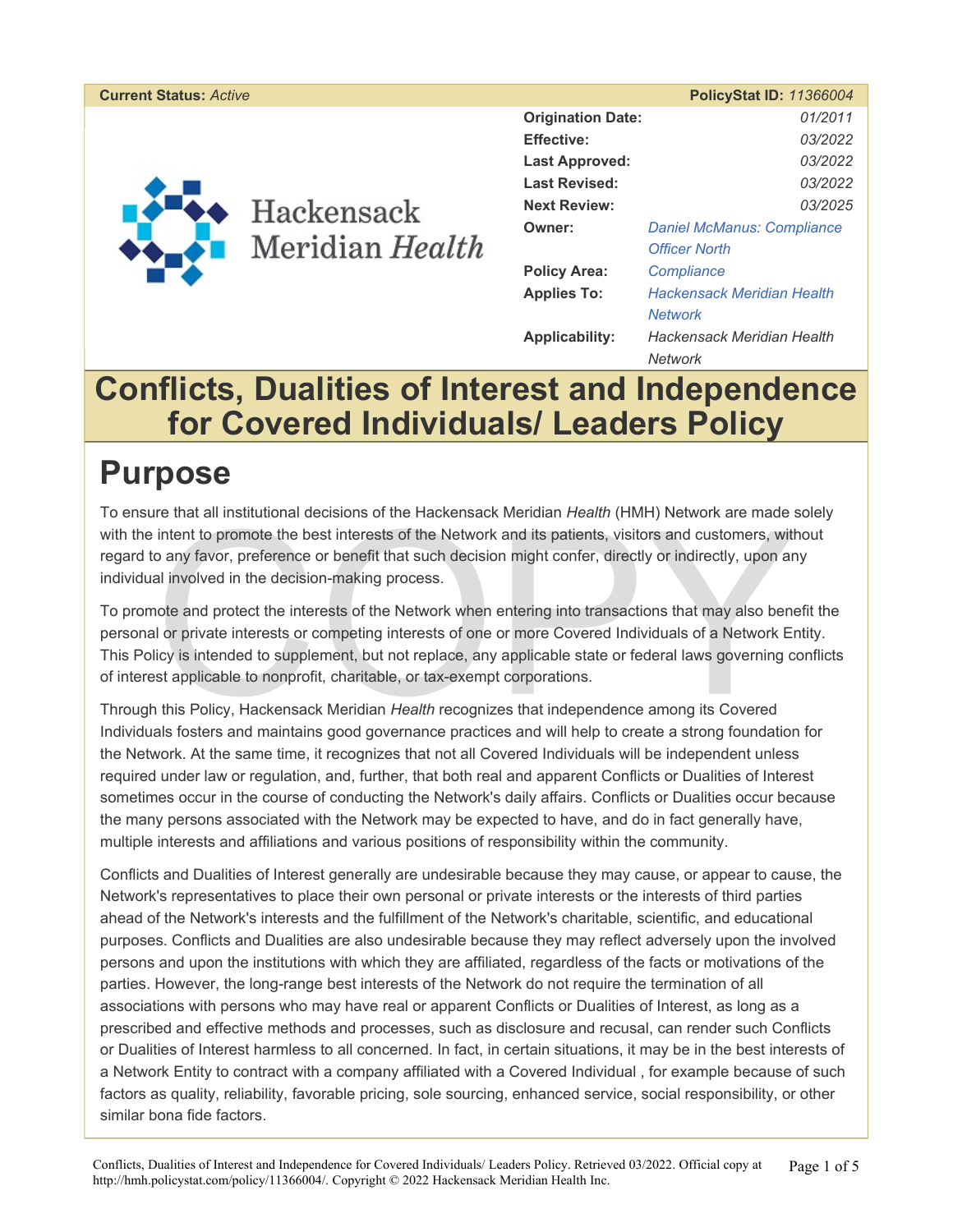In addition to setting out specific standards for the independence of Covered Individuals, this Policy requires that, as set forth below, all actual or apparent Conflicts or Dualities of Interest be disclosed promptly and fully to all necessary parties. Further, this Policy implements specific measures to ensure that, where Conflicts or Dualities of Interest exist, they are addressed in a manner that protects and promotes the interests of the Network and the achievement of its charitable, scientific, and educational purposes. Finally, this Policy provides for sanctions for material noncompliance with the Policy.

# **Administration**

The Senior Vice President, Chief Compliance Officer is responsible for the administration and subsequent revisions to this policy and procedure.

# **Scope**

This network-wide policy on conflicts and dualities of interest and independence (the "**Policy**") applies to the Covered Individuals of (a) Hackensack Meridian *Health*, Inc. ("**Hackensack Meridian Health**"); and (b) the direct and indirect subsidiaries of Hackensack Meridian *Health* that are wholly owned or controlled by Hackensack Meridian *Health* (together with Hackensack Meridian *Health*, the "**Network**" and each entity, a "**Network Entity.**" See Schedule A); and (c) Hackensack Meridian School of Medicine.

# **Definitions**

- A. *Covered Individual.* Any of the following individuals who has a direct or indirect Interest (as defined below) is a Covered Individual:
- COPY 1. A "**Covered Individual"** within a Network Entity is defined as Directors and above, Executives, Purchasing Department, Pharmacy and Therapeutics Committee Members and Employed Physicians of a Network Entity and any other individuals that have been identified. If a person is a Covered Individual with respect to any Network Entity, he or she is a Covered Individual with respect to all entities within the Network. The Chief Compliance Officer or his/her designee may determine, based on all the facts and circumstances that a person not listed above shall be treated as a Covered Individual with respect to a particular contract, transaction, or arrangement.
- B. *Interest.* An Interest, whether direct or indirect, through business, investment, or the business or investment of a Covered Individual or a Family Member (as defined below), shall mean:
	- 1. An ownership or investment interest in any entity (other than a publicly held entity) with which a Network Entity has or is negotiating a transaction or contractual arrangement (including joint ventures);
	- 2. A compensation arrangement with a Network Entity or with any entity or individual with which a Network Entity has or is negotiating a transaction or contractual arrangement;
	- 3. A potential ownership or investment interest in or compensation arrangement with any entity or individual with which a Network Entity is negotiating a transaction or contractual arrangement; and
	- 4. A director/trustee or officer position or other position of substantial influence with respect to an entity that competes with a Network Entity. Compensation includes direct and indirect remuneration, as well as gifts or favors. In addition to disclosing the offer and/or acceptance of such compensation as set forth herein, all Covered Individuals *shall refuse to accept any gifts in the form of cash or gift certificates* from any entity or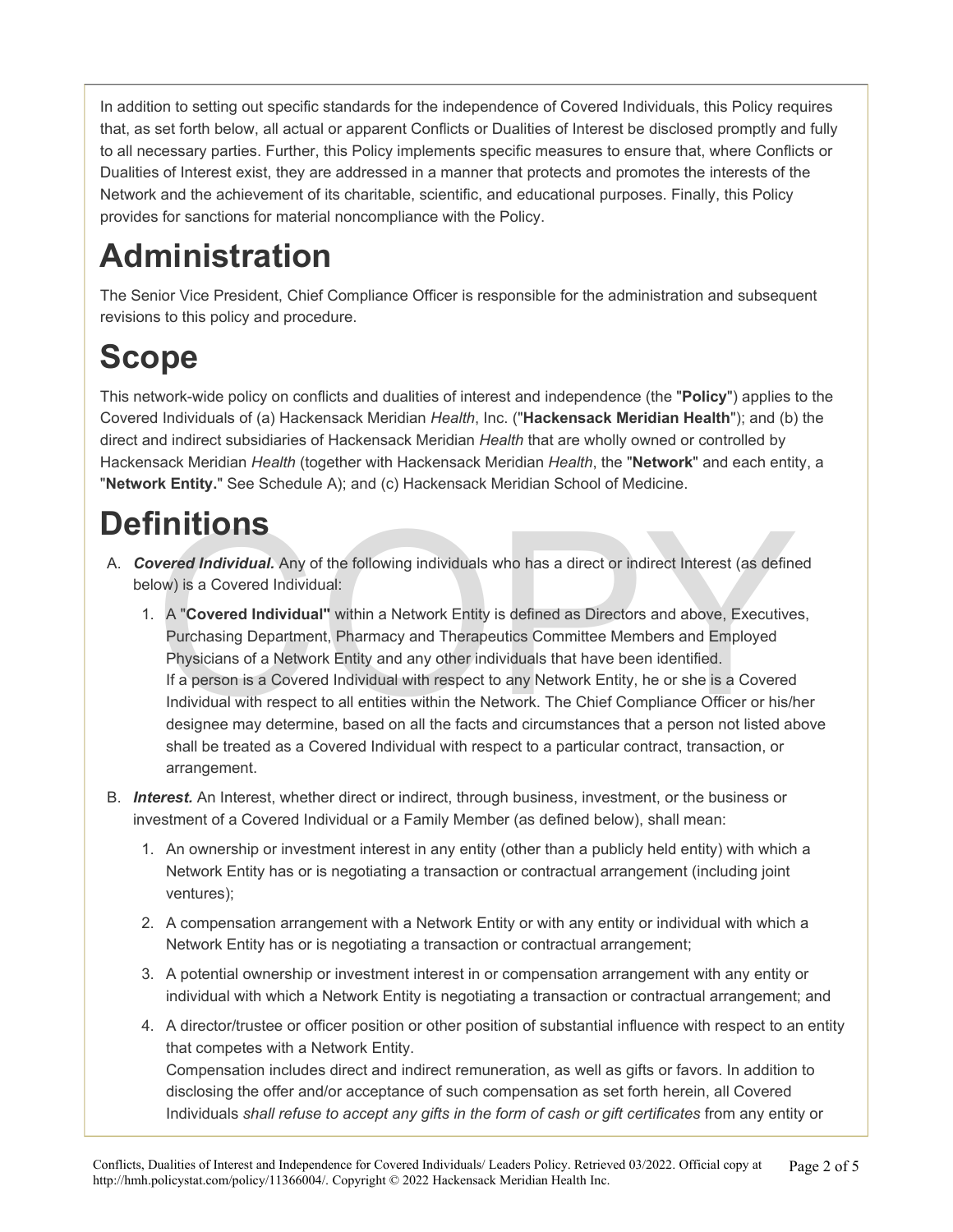individual doing business with or seeking to do business with a Network Entity or from any employee of a Network Entity in which such Covered Individual has a supervisor relationship. Covered Individuals *shall also refuse to accept any gifts or benefits from a potential referral source*. An Interest is not necessarily a Conflict or Duality of Interest. Under this Policy, a Covered Individual has a Conflict or Duality of Interest only if the Chief Compliance Officer ultimately decides that a Conflict or Duality of Interest exists.

- C. *Family Member***.** Family Members, for purposes of this Policy, include a person's spouse or domestic partner, ancestors (e.g., parents, grandparents, great-grandparents), children, grandchildren, greatgrandchildren, siblings (whether by whole or half blood, natural, or adopted), and the spouses of children, grandchildren, great-grandchildren, and siblings.
- D. *Conflict of Interest.* A Conflict of Interest occurs when a Covered Individual has an Interest that is disclosed as or found under this Policy to be personal and proprietary to the Covered Individual or to his or her Family Member, and the promotion or protection of such Interest will or may cause such Covered Individual to act in a manner opposed to, incompatible with, or otherwise not fully aligned with the best interests of the Network or the achievement of the Network's charitable, scientific, and educational purposes.
- ner Family Member, where the promotion or protection of such Interest will or may cause such (included to act other than exclusively in furtherance of the best interests of the Network and/or the interement of the Network' E. *Duality of Interest*. A Duality of Interest occurs when a Covered Individual has an Interest that is disclosed as or found under this Policy to be **not** personal or proprietary to the Covered Individual or his or her Family Member, where the promotion or protection of such Interest will or may cause such Covered Individual to act other than exclusively in furtherance of the best interests of the Network and/or the achievement of the Network's charitable, scientific, and educational purposes. A Duality of Interest shall include, without limitation, a competing fiduciary or contractual obligation. **Policy: Conflicts and Duality of Interest**

#### F. **Duty to Disclose**

Every Covered Individual and team member of the Network has an obligation to disclose potential conflicts of interest as they arise, including but not limited to if a family member reports to a Covered Individual or if a Covered Individual reports to a family member; relationships with companies that the Network does business with or is seeking to do business with.

#### G. **Determining Whether a Conflict or Duality of Interest Exists**

After disclosure of the Financial Interest or other potential conflict of interest, and all material facts, and appropriate discussions with the Covered Individual and his/her immediate supervisor/Leader, the Chief Compliance Officer shall determine whether a conflict of interest exists. All situations that are determined to constitute a conflict of interest shall be reported to Corporate Operations Group (COG), Human Resources, and if necessary the Governance Committee of the Board of Trustees.

#### H. **Procedures for Addressing a Conflict or Duality of Interest**

Upon determining that a conflict of interest exists, the Chief Compliance Officer shall take such further action to Human Resources to impose such requirements set forth in the Policy for Corporation and Discipline and as may be deemed necessary and appropriate to ensure that the transaction or arrangement under consideration is in the Network's best interest and is fair and reasonable to the Network.

#### I. **Violations of the Conflicts and Dualities of Interest Policy**

This Policy has been established to protect both the Network and the Covered Individuals. Willful violations shall not be tolerated

Each Covered Individual is responsible for recognizing the existence of a Financial Interest or other potential conflict of interest and disclosing it as required by this Policy. Failure to disclose a conflict of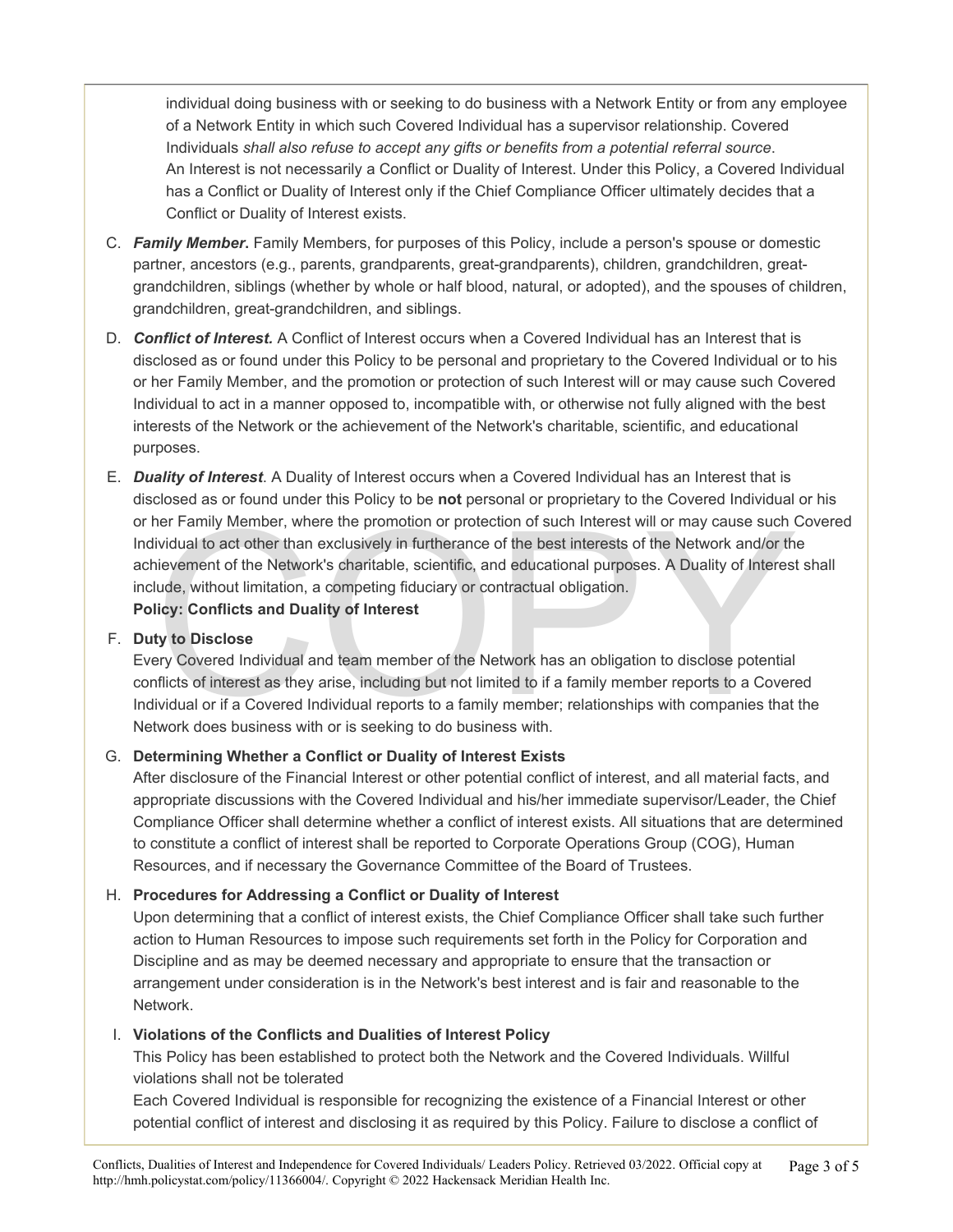interest or financial interest shall be considered a serious breach of a team member's obligation to Hackensack Meridian Health, and may result in disciplinary action (see HR Policy for Cooperation and Discipline).

The Compliance Office shall maintain a written record of each potential conflict of interest considered and all actions taken with respect to a Covered Individual pursuant to this Policy. At a minimum, this record shall contain the name of the Covered Individual who disclosed or otherwise was found to have a financial interest or other potential conflict of interest; any action taken to determine whether a conflict of interest was present; the decision as to whether a conflict of interest in fact existed; any alternatives to the proposed transaction or arrangement; and the manner in which the matter was resolved, including, but not limited to, collaboration with Corporate Operations Group (COG), Human Resources, and if necessary the Governance Committee of the Board of Trustees.

#### J. **Annual Statements**

The Chief Compliance Officer shall have the affirmative obligation, either directly or through his or her delegate, to implement and periodically publicize this Policy and its procedures to all Covered Individuals. At least annually, each Covered Individual shall sign a statement for the purpose of disclosing Interests that may give rise to Conflicts or Dualities of Interest and affirming that such person:

- 1. Has received a copy of this Policy;
- 2. Has read and understands this Policy;
- 3. Has agreed to comply with this Policy;
- Has agreed to comply with this Policy;<br>Understands that the Network includes nonprofit organizations that are organized and operate<br>exclusively for charitable, scientific, and educational purposes, and, to maintain their f 4. Understands that the Network includes nonprofit organizations that are organized and operated exclusively for charitable, scientific, and educational purposes, and, to maintain their federal tax exemption, they must be operated in a manner that is consistent with this Policy; and
- 5. Will report promptly any change in his or her responses that may result from changes in circumstances or any further Interest, situation, activity, interest, or conduct that may develop before completion of his or her subsequent annual questionnaire.

The annual questionnaire form to be completed and signed by each Covered Individual defined in this policy is attached hereto as **Attachment 1**.

### **Attachments**

[COI Policy- Covered Individuals-Leaders Attachment 1.pdf](https://pstat-live-media.s3.amazonaws.com/attachments/public/bbddd3d4e1a214e6d4384c001553664e09e40777f6ff49cccf710564/COI%20Policy-%20Covered%20Individuals-Leaders%20Attachment%201.pdf)  [COI Policy- Covered Individuals-Leaders Schedule A.pdf](https://pstat-live-media.s3.amazonaws.com/attachments/public/25d0d234328e044dffd1e62f33d56fa23a0462be8d625847b463d80f/COI%20Policy-%20Covered%20Individuals-Leaders%20Schedule%20A.pdf) 

### **Approval Signatures**

| Thomas Flynn: SVP Chief Compliance Officer<br>03/2022 | <b>Step Description</b> |
|-------------------------------------------------------|-------------------------|
|                                                       |                         |
| Daniel McManus: Compliance Officer North<br>03/2022   |                         |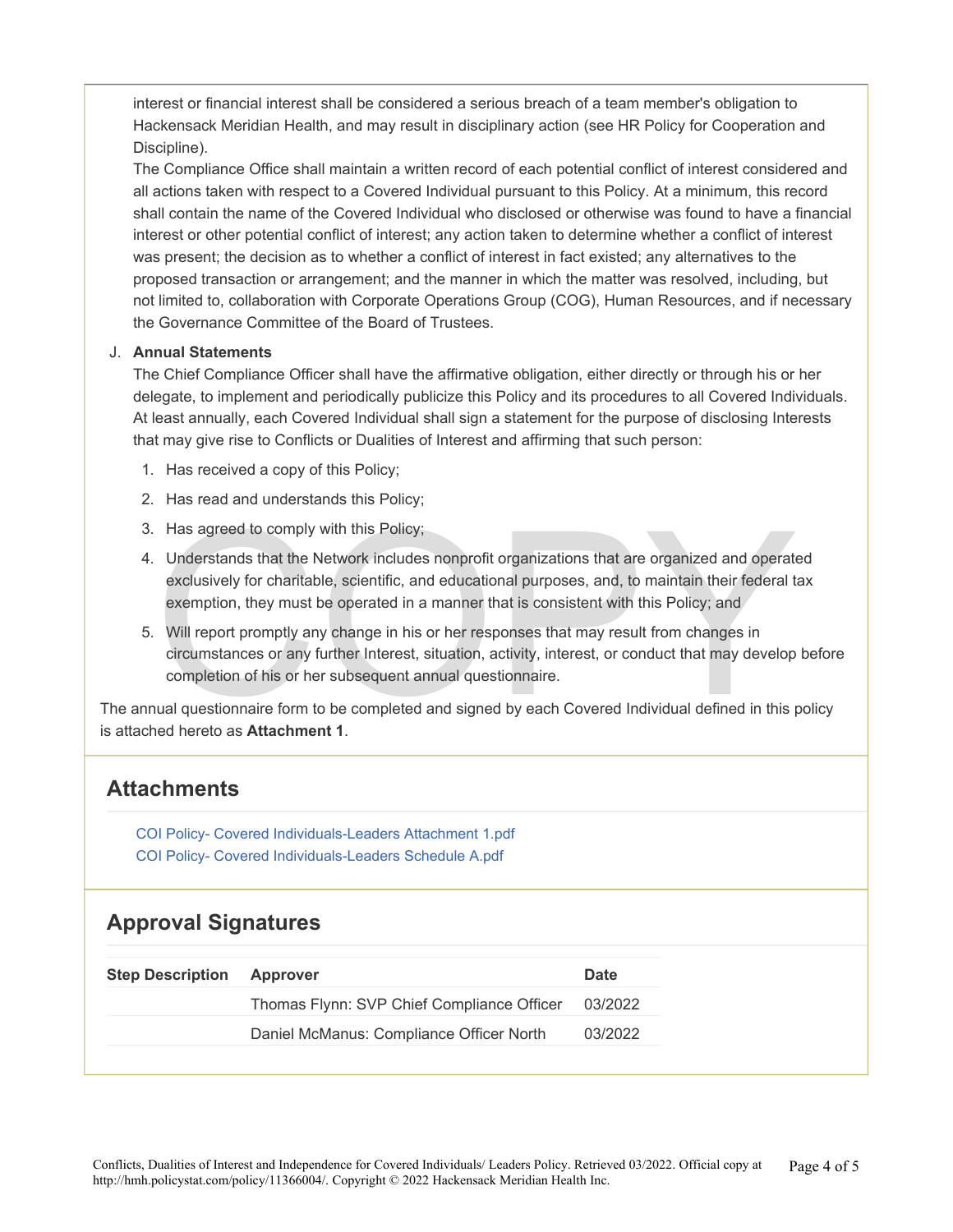### **Applicability**

Bayshore Medical Center, Carrier Clinic, HMH Nursing & Rehabilitation, Hackensack Meridian Health Inc., Hackensack University Medical Center, Home Health and Hospice, JFK Medical Center, JFK Medical Center EMS, Jersey Shore University Medical Center, Legacy Meridian Health, Ocean University Medical Center, Old Bridge Medical Center, Palisades Medical Center, Physician Services Division, Raritan Bay Medical Center, Riverview Medical Center, Southern Ocean Medical Center, System Search Engine (All Sites)

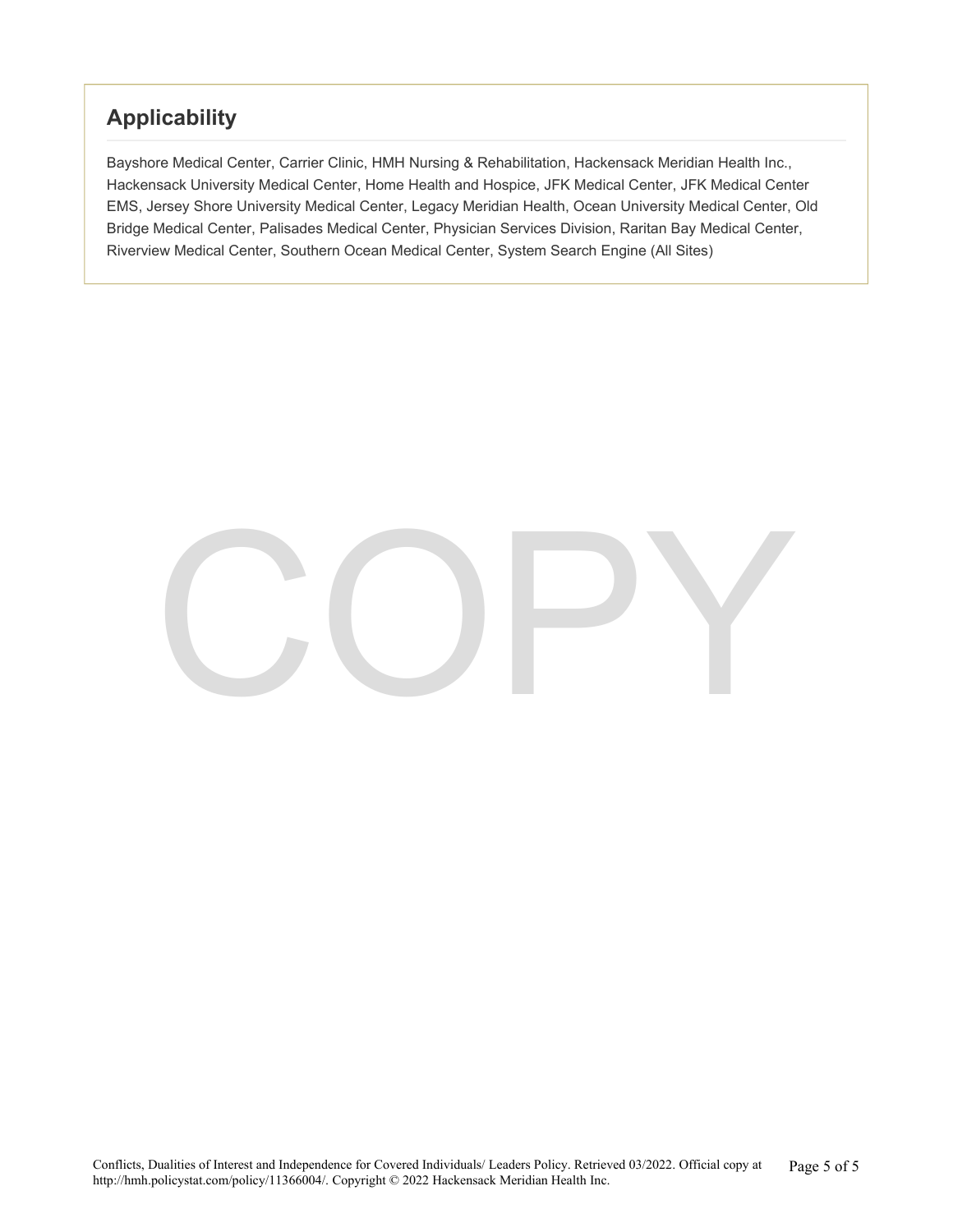#### **ATTACHMENT 1**

#### **[YEAR] CONFLICTS AND DUALITIES OF INTEREST QUESTIONNAIRE**

This Questionnaire has been prepared to facilitate carrying out the policies and procedures contained in the Policy on Conflicts and Dualities of Interest and Independence for *Covered Individuals* adopted by Hackensack Meridian Health and applicable to each of the direct and indirect subsidiaries of Hackensack Meridian Health that are wholly owned or controlled by Hackensack Meridian *Health* (collectively with Hackensack Meridian *Health*, the "Network" and each individually, a "Network Entity").

| Name:                                       |  |
|---------------------------------------------|--|
| Address:                                    |  |
| Phone #:                                    |  |
|                                             |  |
|                                             |  |
| Facility/Location:<br>Department:<br>Title: |  |

**Directions: Please respond below with "Yes" or "No" and if yes, please provide as much detail as possible and/or whatever is requested within the question.** 

|       |     | 1. Do you or a Family Member have a relationship with or receive compensation from any     |
|-------|-----|--------------------------------------------------------------------------------------------|
|       |     | entity of Hackensack Meridian Health other than salary (e.g. serving as a volunteer,       |
|       |     | employee, consultant, agent, or advisor)? If you answer "yes" to a family member receiving |
|       |     | compensation, please provide their names and position. If you answer "yes" for yourself,   |
|       |     | please provide details related to the relationship, other than your employee salary.       |
| ___No | Yes | If yes, please describe:                                                                   |

\_\_\_\_\_\_\_\_\_\_\_\_\_\_\_\_\_\_\_\_\_\_\_\_\_\_\_\_\_\_\_\_\_\_\_\_\_\_\_\_\_\_\_\_\_\_\_\_\_\_\_\_\_\_\_\_\_\_\_\_\_\_\_\_\_\_\_\_\_\_\_\_\_\_ \_\_\_\_\_\_\_\_\_\_\_\_\_\_\_\_\_\_\_\_\_\_\_\_\_\_\_\_\_\_\_\_\_\_\_\_\_\_\_\_\_\_\_\_\_\_\_\_\_\_\_\_\_\_\_\_\_\_\_\_\_\_\_\_\_\_\_\_\_\_\_\_\_\_

2. Do you or a Family Member have a Material Ownership or Investment Interest in any business that is engaged in, or is seeking to engage in, any transaction, contract, or arrangement with a Hackensack Meridian Health entity? If you answer, "yes", and it is not you, please provide the name(s) of the family member(s). Please include the name of the business(s) and whether it is material ownership or investment interest.

\_\_\_\_\_\_\_\_\_\_\_\_\_\_\_\_\_\_\_\_\_\_\_\_\_\_\_\_\_\_\_\_\_\_\_\_\_\_\_\_\_\_\_\_\_\_\_\_\_\_\_\_\_\_\_\_\_\_\_\_\_\_\_\_\_\_\_\_\_\_\_\_\_\_ \_\_\_\_\_\_\_\_\_\_\_\_\_\_\_\_\_\_\_\_\_\_\_\_\_\_\_\_\_\_\_\_\_\_\_\_\_\_\_\_\_\_\_\_\_\_\_\_\_\_\_\_\_\_\_\_\_\_\_\_\_\_\_\_\_\_\_\_\_\_\_\_\_\_

\_\_\_\_\_\_\_\_\_\_\_\_\_\_\_\_\_\_\_\_\_\_\_\_\_\_\_\_\_\_\_\_\_\_\_\_\_\_\_\_\_\_\_\_\_\_\_\_\_\_\_\_\_\_\_\_\_\_\_\_\_\_\_\_\_

\_\_\_\_\_\_\_\_\_\_\_\_\_\_\_\_\_\_\_\_\_\_\_\_\_\_\_\_\_\_\_\_\_\_\_\_\_\_\_\_\_\_\_\_\_\_\_\_\_\_\_\_\_\_\_\_\_\_\_\_\_\_\_\_\_

| Nο | Yes. | If yes, please describe: |
|----|------|--------------------------|
|----|------|--------------------------|

3. Do you or a **Family Member have any Compensation Arrangement** (work for or work with) with a person or entity, which does business with, or is seeking to do business with, a Hackensack Meridian Health entity? If you answer, "yes", and it is not you, please provide the name(s) of the family member(s). Please include the name of the person or entity you or a family member has a compensation arrangement with, as well as details related to the nature of the compensation arrangement.

\_\_\_\_\_\_\_\_\_\_\_\_\_\_\_\_\_\_\_\_\_\_\_\_\_\_\_\_\_\_\_\_\_\_\_\_\_\_\_\_\_\_\_\_\_\_\_\_\_\_\_\_\_\_\_\_\_\_\_\_\_\_\_\_\_\_\_\_\_\_\_\_\_\_ \_\_\_\_\_\_\_\_\_\_\_\_\_\_\_\_\_\_\_\_\_\_\_\_\_\_\_\_\_\_\_\_\_\_\_\_\_\_\_\_\_\_\_\_\_\_\_\_\_\_\_\_\_\_\_\_\_\_\_\_\_\_\_\_\_\_\_\_\_\_\_\_\_\_

**\_\_\_\_No \_\_\_\_Yes If yes, please describe:**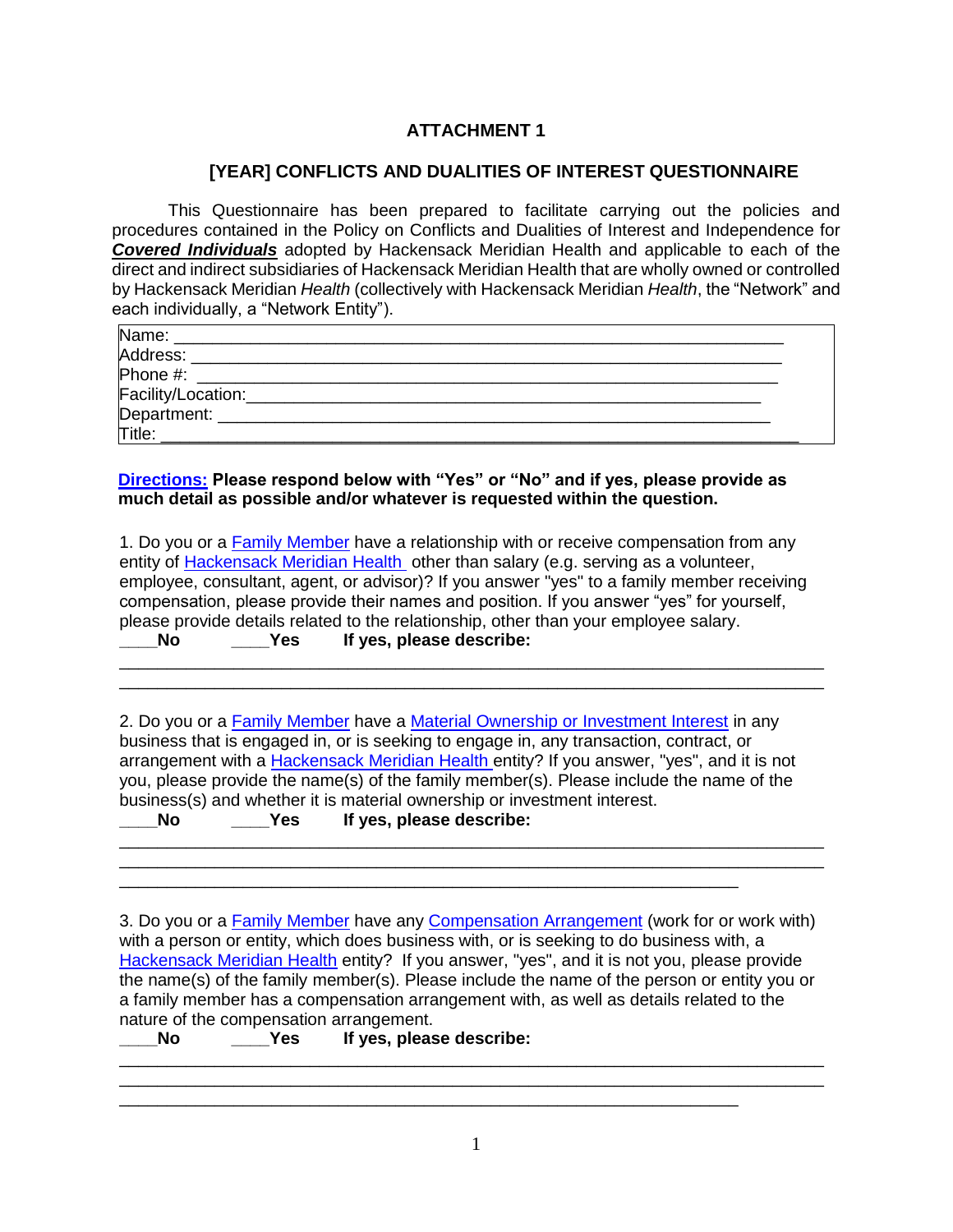4. Are you or a Family Member currently, (or within the last five years been) suspended, debarred or terminated from participation in Medicare, Medicaid, TriCare or any other federally funded program? If you answer, "yes", and it is not you, please provide the name(s) of the family member(s). Please include the type of exclusion and the name of the federally funded program.

\_\_\_\_\_\_\_\_\_\_\_\_\_\_\_\_\_\_\_\_\_\_\_\_\_\_\_\_\_\_\_\_\_\_\_\_\_\_\_\_\_\_\_\_\_\_\_\_\_\_\_\_\_\_\_\_\_\_\_\_\_\_\_\_\_\_\_\_\_\_\_\_\_\_

**\_\_\_\_No \_\_\_\_Yes If yes, please describe:** 

5. Is any Family Member an employee (full or part time) of a Hackensack Meridian Health entity? If you answer, "yes", please identify the name(s) of the family member(s), as well as their work location and title.

\_\_\_\_\_\_\_\_\_\_\_\_\_\_\_\_\_\_\_\_\_\_\_\_\_\_\_\_\_\_\_\_\_\_\_\_\_\_\_\_\_\_\_\_\_\_\_\_\_\_\_\_\_\_\_\_\_\_\_\_\_\_\_\_\_\_\_\_\_\_\_\_\_\_

\_\_\_\_\_\_\_\_\_\_\_\_\_\_\_\_\_\_\_\_\_\_\_\_\_\_\_\_\_\_\_\_\_\_\_\_\_\_\_\_\_\_\_\_\_\_\_\_\_\_\_\_\_\_\_\_\_\_\_\_\_\_\_\_\_

**\_\_\_\_No \_\_\_\_Yes If yes, please describe:** 

\_\_\_\_\_\_\_\_\_\_\_\_\_\_\_\_\_\_\_\_\_\_\_\_\_\_\_\_\_\_\_\_\_\_\_\_\_\_\_\_\_\_\_\_\_\_\_\_\_\_\_\_\_\_\_\_\_\_\_\_\_\_\_\_\_

\_\_\_\_\_\_\_\_\_\_\_\_\_\_\_\_\_\_\_\_\_\_\_\_\_\_\_\_\_\_\_\_\_\_\_\_\_\_\_\_\_\_\_\_\_\_\_\_\_\_\_\_\_\_\_\_\_\_\_\_\_\_\_\_\_

6. Have you or has a Family Member made any loans or grants to a Hackensack Meridian Health Corporation, or have you or a Family Member received any loans or grants from a Hackensack Meridian Health entity? If you answer, "yes", and it is not you, please provide the name(s) of the family member(s); if it is a loan or a grant and include whether the loan or the grant was received or made.

**\_\_\_\_No \_\_\_\_Yes If yes, please describe:** 

7. Do you or a Family Member have a family relationship or business relationship with any officer, trustee, or Key Employee of a Hackensack Meridian Health entity? If you answer, "yes", and it is not you, please provide the name(s) of the family member(s); indicate if it is a family or business relationship, and provide the name of the officer, trustee, or Key Employee of a Hackensack Meridian entity.

\_\_\_\_\_\_\_\_\_\_\_\_\_\_\_\_\_\_\_\_\_\_\_\_\_\_\_\_\_\_\_\_\_\_\_\_\_\_\_\_\_\_\_\_\_\_\_\_\_\_\_\_\_\_\_\_\_\_\_\_\_\_\_\_\_\_\_\_\_\_\_\_\_\_  $\mathcal{L}_\mathcal{L} = \{ \mathcal{L}_\mathcal{L} = \{ \mathcal{L}_\mathcal{L} = \{ \mathcal{L}_\mathcal{L} = \{ \mathcal{L}_\mathcal{L} = \{ \mathcal{L}_\mathcal{L} = \{ \mathcal{L}_\mathcal{L} = \{ \mathcal{L}_\mathcal{L} = \{ \mathcal{L}_\mathcal{L} = \{ \mathcal{L}_\mathcal{L} = \{ \mathcal{L}_\mathcal{L} = \{ \mathcal{L}_\mathcal{L} = \{ \mathcal{L}_\mathcal{L} = \{ \mathcal{L}_\mathcal{L} = \{ \mathcal{L}_\mathcal{$ 

\_\_\_\_\_\_\_\_\_\_\_\_\_\_\_\_\_\_\_\_\_\_\_\_\_\_\_\_\_\_\_\_\_\_\_\_\_\_\_\_\_\_\_\_\_\_\_\_\_\_\_\_\_\_\_\_\_\_\_\_\_\_\_\_\_

**\_\_\_\_No \_\_\_\_Yes If yes, please describe:** 

8. Did you or a **Family Member** accept any Cash Gifts (includes cash and gift certificates) during the year from a person or organization doing business or seeking to do business with a Hackensack Meridian Health entity? If you answer, "yes", and it is not you, please provide the name(s) of the family member(s). Please also provide the type of cash gift, i.e. cash or gift certificate, and the name of the person or organization that provided it.

\_\_\_\_\_\_\_\_\_\_\_\_\_\_\_\_\_\_\_\_\_\_\_\_\_\_\_\_\_\_\_\_\_\_\_\_\_\_\_\_\_\_\_\_\_\_\_\_\_\_\_\_\_\_\_\_\_\_\_\_\_\_\_\_\_\_\_\_\_\_\_\_\_\_

\_\_\_\_\_\_\_\_\_\_\_\_\_\_\_\_\_\_\_\_\_\_\_\_\_\_\_\_\_\_\_\_\_\_\_\_\_\_\_\_\_\_\_\_\_\_\_\_\_\_\_\_\_\_\_\_\_\_\_\_\_\_\_\_\_

\_\_\_\_\_\_\_\_\_\_\_\_\_\_\_\_\_\_\_\_\_\_\_\_\_\_\_\_\_\_\_\_\_\_\_\_\_\_\_\_\_\_\_\_\_\_\_\_\_\_\_\_\_\_\_\_\_\_\_\_\_\_\_\_\_\_\_\_\_\_\_\_\_\_

**\_\_\_\_No \_\_\_\_Yes If yes, please describe:**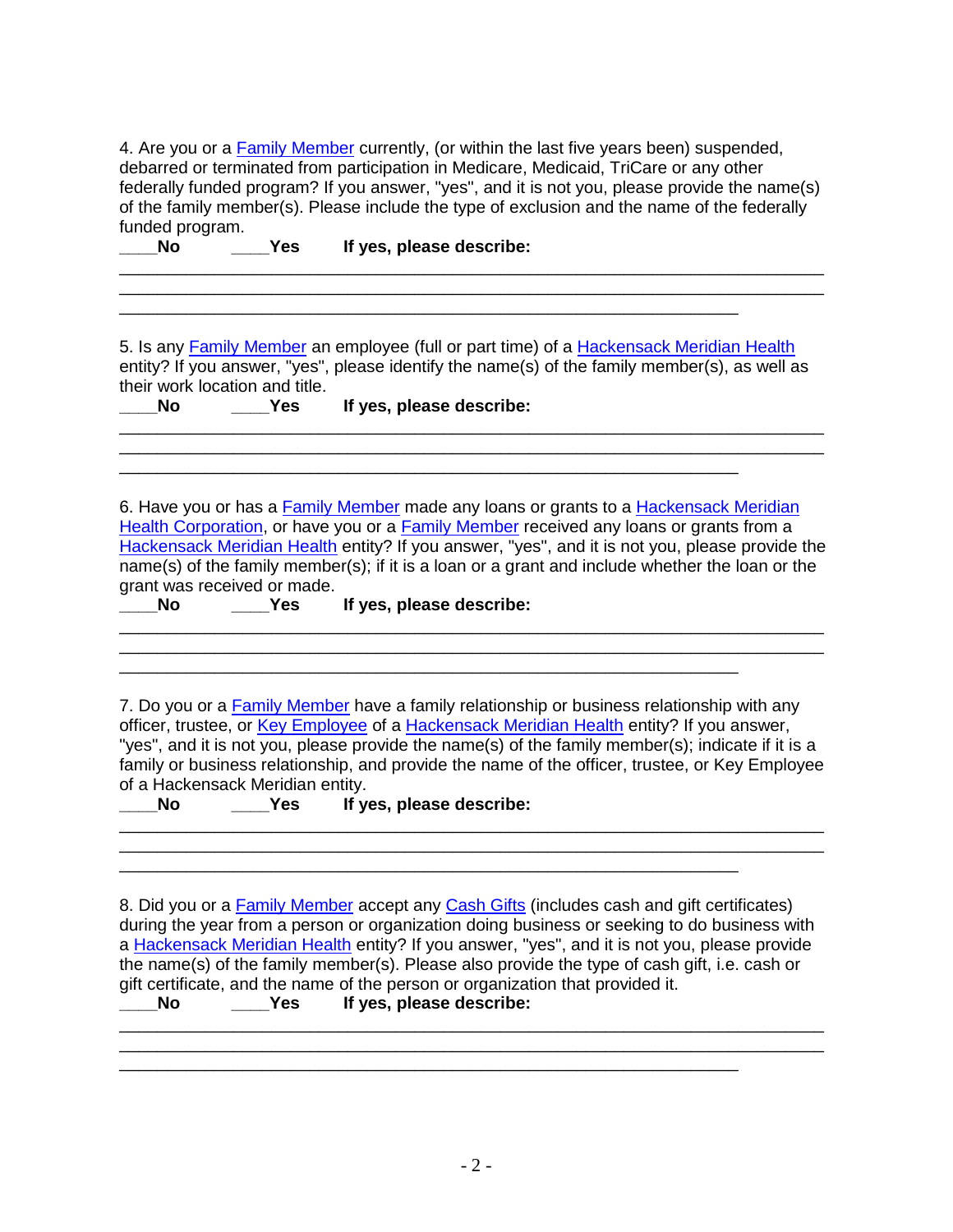9. Have you or a Family Member been offered/received (please indicate which) any Non-Cash Gifts (including entertainment, services and meals) in the past twelve (12) months from any person or organization doing business or seeking to do business with a Hackensack Meridian Health entity, which are reasonably likely to impair (or create the appearance of impairing) your objective judgment? If you answer, "yes", and it is not you, please provide the name(s) of the family member(s). Please also provide the type of non-cash gifts received or offered and the name of the person or organization that offered/provided the non-cash gift.

NOTE: You need not report the value of meals to the extent that (i) such meals, are taken in settings generally considered appropriate and reasonable for business meals and (ii) a substantial business discussion takes place at such meal or immediately before or after such meal.

\_\_\_\_\_\_\_\_\_\_\_\_\_\_\_\_\_\_\_\_\_\_\_\_\_\_\_\_\_\_\_\_\_\_\_\_\_\_\_\_\_\_\_\_\_\_\_\_\_\_\_\_\_\_\_\_\_\_\_\_\_\_\_\_\_\_\_\_\_\_\_\_\_\_ \_\_\_\_\_\_\_\_\_\_\_\_\_\_\_\_\_\_\_\_\_\_\_\_\_\_\_\_\_\_\_\_\_\_\_\_\_\_\_\_\_\_\_\_\_\_\_\_\_\_\_\_\_\_\_\_\_\_\_\_\_\_\_\_\_\_\_\_\_\_\_\_\_\_

**\_\_\_\_No \_\_\_\_Yes If yes, please describe:** 

10. Have you been offered or did you solicit any gifts (Cash or Non-Cash) during the year by or from a **Referral Source**?<br>No<br>**No \_\_\_\_No \_\_\_\_Yes If yes, please describe:** 

\_\_\_\_\_\_\_\_\_\_\_\_\_\_\_\_\_\_\_\_\_\_\_\_\_\_\_\_\_\_\_\_\_\_\_\_\_\_\_\_\_\_\_\_\_\_\_\_\_\_\_\_\_\_\_\_\_\_\_\_\_\_\_\_\_

| 11. Do you or a <b>Family Member have a Controlling Interest</b> in any business that is or may<br>reasonably be considered to be in competition with a Hackensack Meridian Health entity? If<br>you answer, "yes", and it is not you, please provide the name(s) of the family member(s); and<br>please provide the name of the business. |  |
|--------------------------------------------------------------------------------------------------------------------------------------------------------------------------------------------------------------------------------------------------------------------------------------------------------------------------------------------|--|
| - No                                                                                                                                                                                                                                                                                                                                       |  |
|                                                                                                                                                                                                                                                                                                                                            |  |
| Yes If yes, please describe:                                                                                                                                                                                                                                                                                                               |  |

12. Do you or a Family Member serve as a director, trustee, officer or in any other fiduciary capacity for a corporation (public, private or charitable), partnership or other entity? If you answer, "yes", and it is not you, please provide the name(s) of the family member(s); and please provide the position in which you or your family member serves, as well as the name of the corporation, partnership or other entity.

\_\_\_\_\_\_\_\_\_\_\_\_\_\_\_\_\_\_\_\_\_\_\_\_\_\_\_\_\_\_\_\_\_\_\_\_\_\_\_\_\_\_\_\_\_\_\_\_\_\_\_\_\_\_\_\_\_\_\_\_\_\_\_\_\_

| Yes. | If yes, please describe: |  |
|------|--------------------------|--|
|      |                          |  |

\_\_\_\_\_\_\_\_\_\_\_\_\_\_\_\_\_\_\_\_\_\_\_\_\_\_\_\_\_\_\_\_\_\_\_\_\_\_\_\_\_\_\_\_\_\_\_\_\_\_\_\_\_\_\_\_\_\_\_\_\_\_\_\_\_ 13. Do you or a Family Member hold any elected or appointed offices or positions in any branch of government or in any regulatory agency? If you answer, "yes", please identify the name of the family member(s), if not you; and please provide the name of the position and the branch of government or regulatory agency.

\_\_\_\_\_\_\_\_\_\_\_\_\_\_\_\_\_\_\_\_\_\_\_\_\_\_\_\_\_\_\_\_\_\_\_\_\_\_\_\_\_\_\_\_\_\_\_\_\_\_\_\_\_\_\_\_\_\_\_\_\_\_\_\_\_\_\_\_

\_\_\_\_\_\_\_\_\_\_\_\_\_\_\_\_\_\_\_\_\_\_\_\_\_\_\_\_\_\_\_\_\_\_\_\_\_\_\_\_\_\_\_\_\_\_\_\_\_\_\_\_\_\_\_\_\_\_\_\_\_\_\_\_\_\_\_\_\_\_\_\_\_\_

| 'es | If yes, please describe: |
|-----|--------------------------|
|     |                          |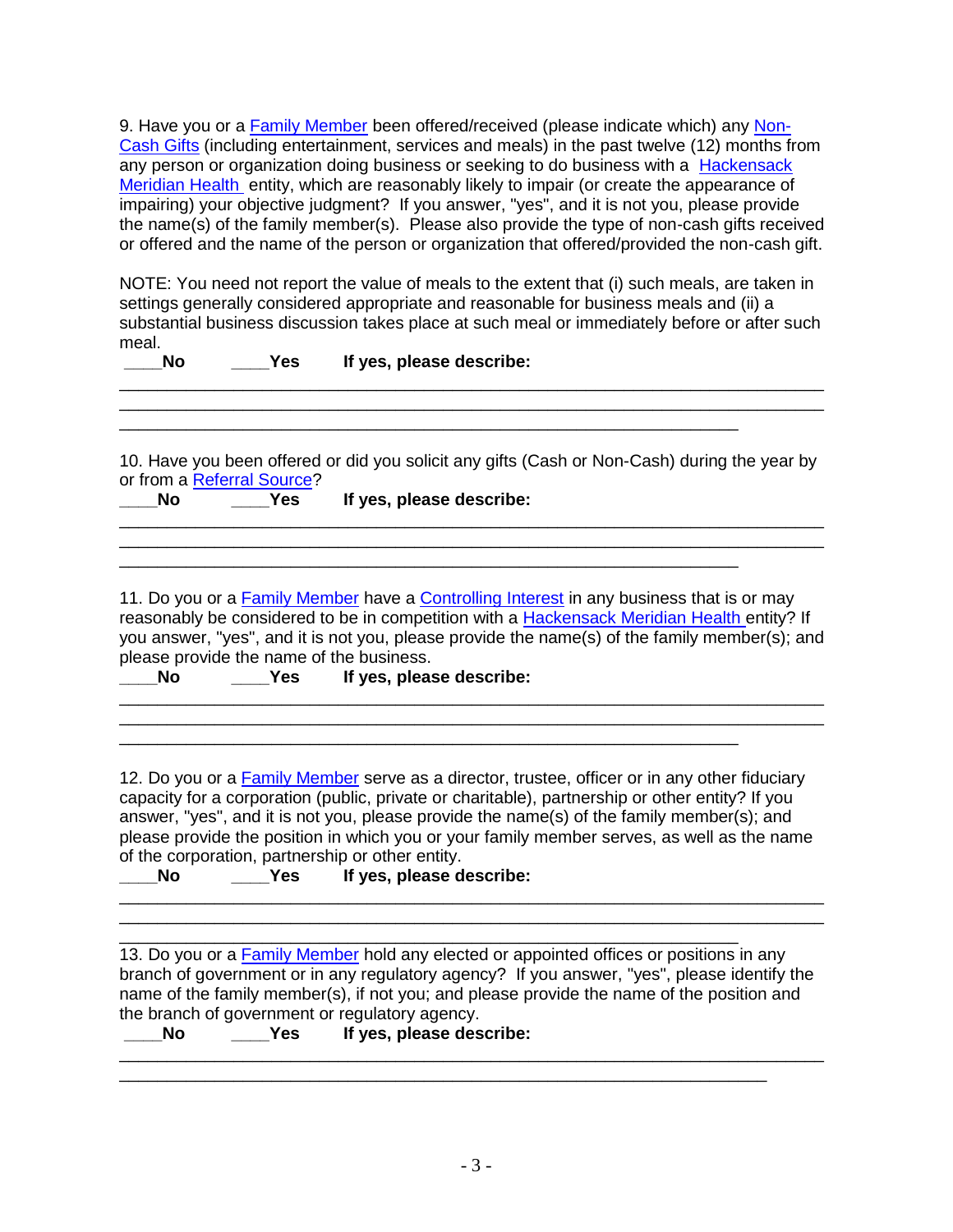14. Do you or a Family Member have any other conditions, situations, transactions, activities or relationships which might reasonably be regarded as constituting a Conflict of Interest (Actual or Potential), or of giving the appearance of such a conflict? If you answer, "yes", please provide the name(s) of the family member(s), if not you; and please provide details.<br> **No Pes If yes. please describe: \_\_\_\_No \_\_\_\_Yes If yes, please describe:** 

\_\_\_\_\_\_\_\_\_\_\_\_\_\_\_\_\_\_\_\_\_\_\_\_\_\_\_\_\_\_\_\_\_\_\_\_\_\_\_\_\_\_\_\_\_\_\_\_\_\_\_\_\_\_\_\_\_\_\_\_\_\_\_\_\_\_\_\_\_\_\_\_\_\_

\_\_\_\_\_\_\_\_\_\_\_\_\_\_\_\_\_\_\_\_\_\_\_\_\_\_\_\_\_\_\_\_\_\_\_\_\_\_\_\_\_\_\_\_\_\_\_\_\_\_\_\_\_\_\_\_\_\_\_\_\_\_\_\_\_

#### **CERTIFICATION AND AGREEMENT**

I hereby certify and agree to the following:

- A. I have received a complete copy of the Hackensack Meridian Health policy on Conflicts, Dualities of Interest and Independence for Covered Individuals/ Leaders.
- B. I have read, understood, and I agree to comply with the Policy.
- C. I agree to promptly report to my leader and/or the Chief Compliance Officer, any additional information or circumstances involving a possible conflict or duality made known to me.
- D. I understand that it is my additional responsibility to disclose any possible conflict or duality of interest as it arises.
- E. I further agree that I will not reveal any confidential information learned in the course of my duties to any unauthorized person, nor will I use any such information for personal profit. I will not divulge any information about Network Entity decisions or any other information to any other person under circumstances that might be prejudicial to the interest of the Network Entity, except as related to discharging my responsibilities to the Network Entity.
- F. The information contained herein is true and accurate to the best of my knowledge and belief as of this \_\_\_\_\_\_ day of \_\_\_\_\_\_\_\_\_\_\_, 20\_\_\_\_\_\_\_.

Signed:

Print Name: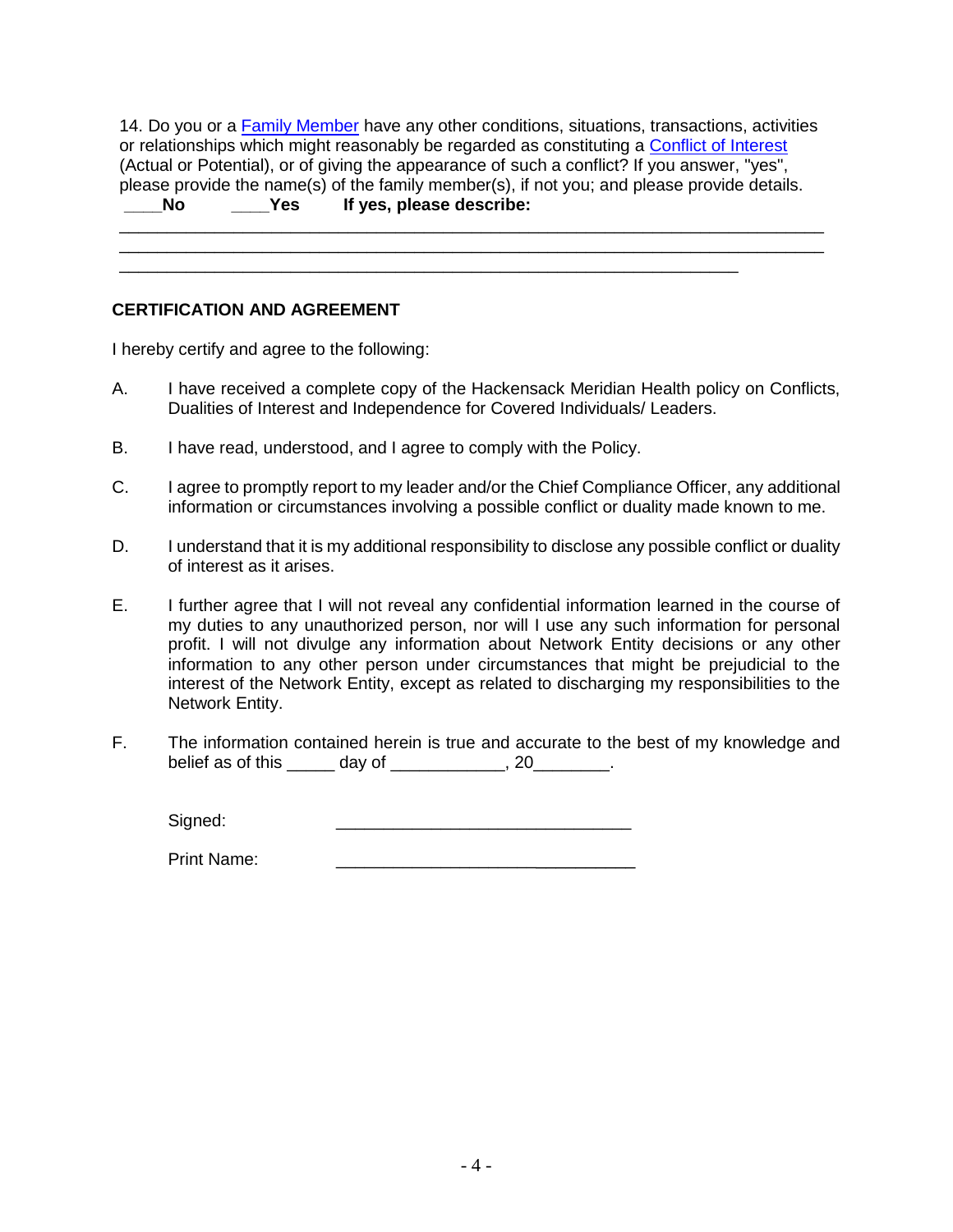#### **SCHEDULE A**

#### **NETWORK ENTITY LIST**

Hackensack Meridian Health, Inc. HMH Hospitals Corporation Palisades Medical Center, a division of HMH Hospitals Corporation Palisades Medical Center Foundation, Inc. HMH Residential Care, Inc. (formerly known as Hackensack Meridian Health Home Care Services, Inc., and Hackensack Meridian Nursing and Rehabilitation, Inc.) Hackensack University Medical Center Foundation, Inc. Bergen Health Management System, Inc. Hackensack Meridian Health Ventures, Inc. Hackensack Meridian Quality Care, LLC Palisades Child Care Center, Inc. iMPak Health, LLC Meridian Hospitals Corporation, now merged into HMH Hospitals Corporation Jersey Shore University Medical Center, a division of HMH Hospitals Corporation Bayshore Medical Center, a division of HMH Hospitals Corporation Riverview Medical Center, a division of HMH Hospitals Corporation Ocean Medical Center, a division of HMH Hospitals Corporation Southern Ocean Medical Center, a division of HMH Hospitals Corporation Raritan Bay Medical Center, a division of HMH Hospitals Corporation Raritan Insurance Ltd. Hackensack University Medical Center, a division of HMH Hospitals Corporation 20 Prospect Ave Holdings, LLC Hackensack University Medical Center Casualty Company, Ltd. HMH Physicians Services, Inc. (formerly known as Meridian Practice Institute, Inc.) Hackensack Meridian Ambulatory Ventures, Inc. Hackensack Physician Hospital Alliance ACO, LLC Meridian Accountable Care Organization, LLC Hackensack Meridian Health Partners, LLC Coastal Medical Insurance, Limited Meridian Health Foundation, Inc. Jersey Shore University Medical Center Foundation, Inc. Ocean Medical Center Foundation, Inc. Riverview Medical Center Foundation, Inc. Southern Ocean Medical Center Foundation, Inc. Bayshore Medical Center Foundation, Inc. Raritan Bay Healthcare Foundation, Inc. Hackensack Meridian Health Realty Corporation Hackensack Meridian Nursing and Rehabilitation, a division of HMH Residential Care, Inc. Hackensack Meridian Home Care Services, a division of HMH Residential Care, Inc. Health Innovations Unlimited, Inc. JFK Health System, Inc. The Community Hospital Group, Inc. d/b/a JFK Medical Center John F. Kennedy Medical Center Foundation, Inc. Hartwyck West Nursing Home, Inc. JFK Assisted Living, Inc. d/b/a Whispering Knoll Robert Wood Johnson, Jr. Lifestyle Institute, Inc.